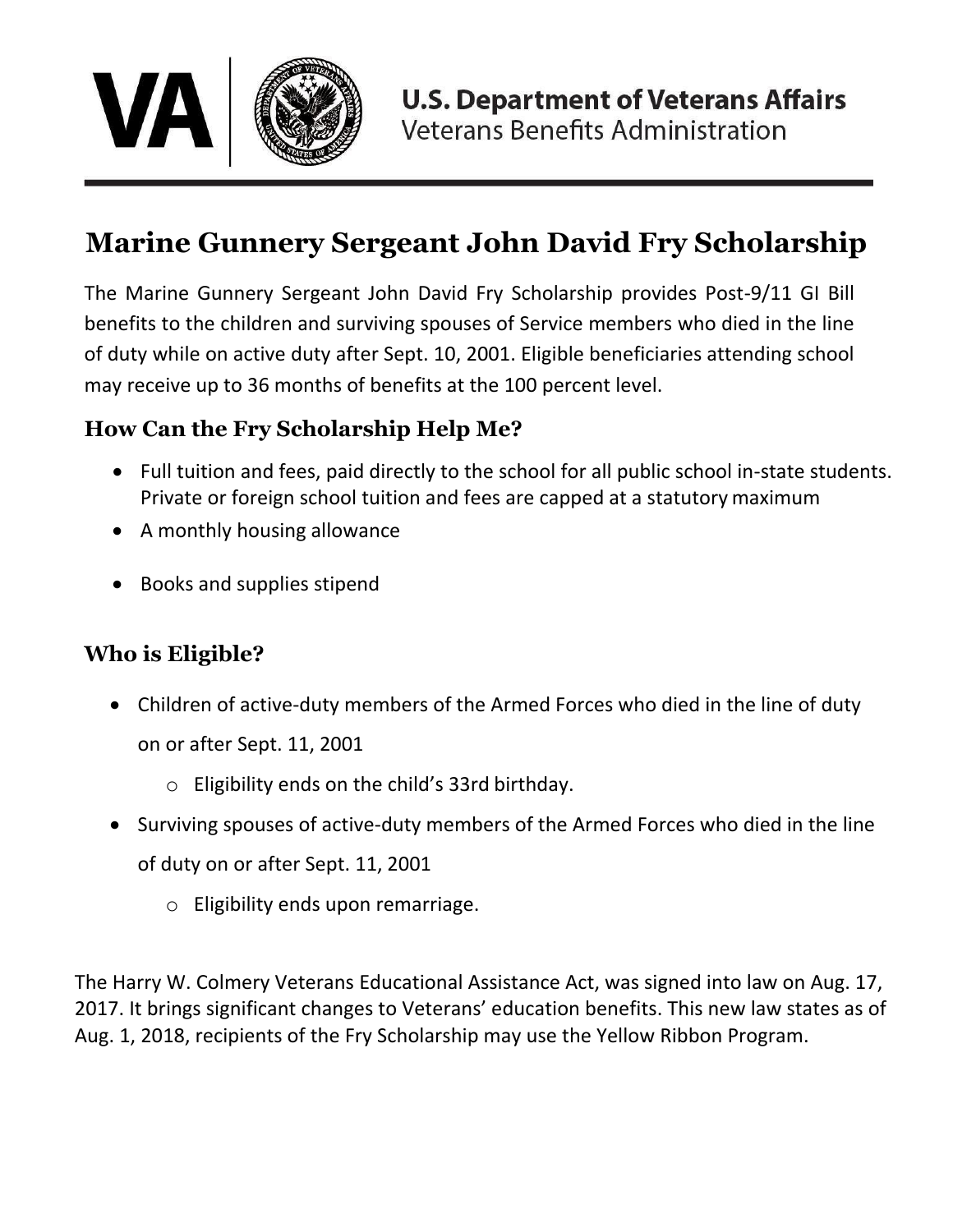## **Rules for Eligible Children Serving (or Who Previously Served) in the Armed Forces**

You must relinquish eligibility under one of the following to receive Post-9/11 GI Bill benefits:

- Montgomery GI Bill Active Duty; Montgomery GI Bill Selected Reserve; Reserve Educational Assistance Program (REAP) and your character of discharge doesnot impact your eligibility.
- If you are on active duty, you will receive benefits at the active-duty rate.
- You may qualify for up to 36 months of benefits under the Fry Scholarship Program and another 36 months of Post-9/11 GI Bill benefits for your own service.
- You may also receive additional entitlement if another parent transfers entitlement to you.

## **Children Who Have Used or Wish to Use Entitlement Under Dependents' Educational Assistance (DEA)**

If you are eligible for both Fry Scholarship and DEA, you will be required to make an irrevocable election between the two programs when you apply, unless you are a child whose parent died prior to August 1, 2011. A child whose parent died before August 1, 2011, may be eligible for both benefits but can only use one program at a time. The combined benefits are capped at a total of 72 months of full-time training. You can learn more about DEA on the Education and Training website: [https://www.benefits.va.gov/GIBILL/DEA.asp.](https://www.benefits.va.gov/GIBILL/DEA.asp)

Surviving spouses must decide which benefit they wish to receive. If you elect to receive DEA, you cannot receive the Fry Scholarship in the future. Or, if you elect to receive the Fry Scholarship, you cannot receive DEA in the future. Once you submit your choice, it cannot be changed. Carefully review both programs before making a decision.

## **How to Apply**

You can apply for Fry Scholarship and/or DEA by completing the online application at [https://www.vets.gov/education/apply.](https://www.vets.gov/education/apply)